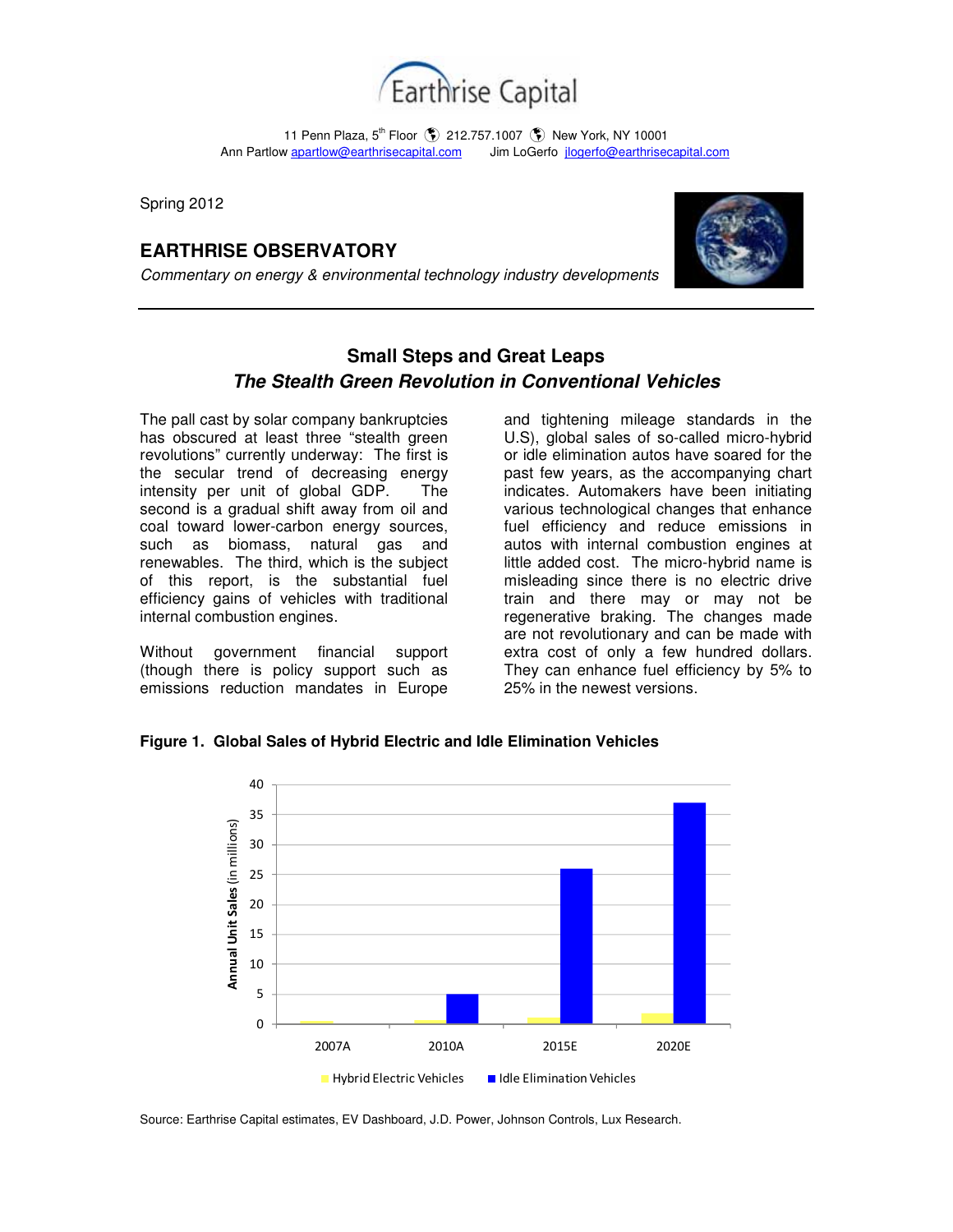Last year micro-hybrid idle elimination autos sold about 5 million vehicles a vear globally compared to about 500,000 hybrid vehicles (see Figure 1 above).

Micro-hybrids do not have to be small cars, though the initial versions are. The changes made can be minor in a small car with a manual shift. In a medium sized to larger vehicle, the usual lead acid battery must be replaced with a more advanced battery. Expensive batteries such as lithium-ion batteries and nickel chemistries work well, as do supercapacitors combined with advanced lead acid batteries, another highcost option. Fortunately there are lower cost options as well, involving newer versions of lead acid batteries, including those made by Axion Power International, an Earthrise Capital Fund portfolio holding.

For smaller idle elimination vehicles, an advanced lead acid battery, called AGM for Absorbed Glass Mat, may be sufficient. AGM batteries provide up to 10 times the power of conventional batteries at a cost of a few hundred dollars more. However, larger idle elimination vehicles require much greater power, so AGM batteries will not be suitable for a significant portion of the fleet. especially in the U.S.

Axion Power International's solution, called a lead-carbon battery, is similar in concept to a supercapacitor used in combination with an advanced lead acid battery, but Axion's unique and elegant design incorporates both features in a single conventionally sized battery form. This solution is less expensive than a separate supercapacitor combined with a battery and offers superior performance. It has been tested for over two years by BMW and other major automakers.

Lux Research in a recent report forecasts the global sales of micro-hybrid idle elimination vehicles at 39 million vehicles annually by 2017, including about 22 million medium micro-hybrids and 8 million large micro-hybrids. This revolution is just beginning to unfold in the U.S., which is lagging Europe and Asia. We agree that the future of idle elimination is bright – the technology delivers benefits the consumer wants:

- 1) significant fuel savings
- 2) no compromise on vehicle size and safety
- 3) modest additional cost.

## **EARTHRISE CAPITAL PORTFOLIO OBSERVER**

Earthrise recently completed a Series B investment in Forest2Market, Inc., (F2M). F2M is the premier provider of pricing data, supply chain expertise and consulting services to the forest products and biomass energy industries. Here we present an interview with Peter J. Stewart, the founder, President and Chief Executive Officer of Forest2Market. Before founding Forest2Market in 2000, Stewart led the development of the industry's first Web-based forest inventory management and mapping system, was responsible for planning and harvest schedules for \$350 million of forestland, and led acquisition projects in Argentina and Brazil. Peter Stewart received a degree in forestry from Texas A & M University and a Master's degree in forest economics from the University of Georgia.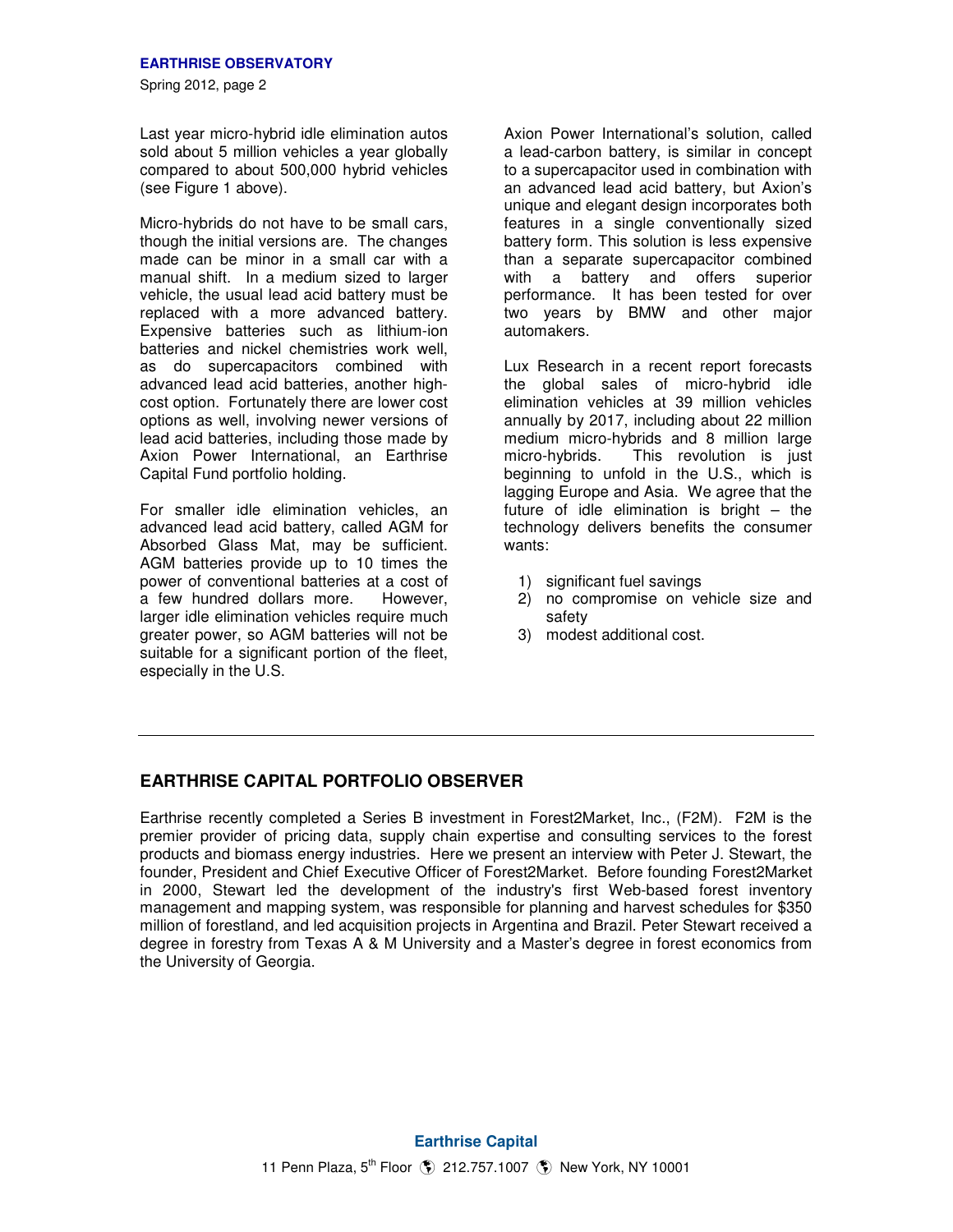Spring 2012, page 3



**Earthrise:** How do you describe your business in one sentence?

**Stewart:** F2M provides data and analytics for the forest products and bioenergy industries.

**Earthrise**: What are your company's major sources of revenue?

**Stewart**: Our major product is a delivered wood pricing service for pulp and paper and solid wood customers in the U.S. South and the U.S Northwest. Those regions represent 90% of U.S. supply, and F2M captures about 90% of those transactions. The delivered price product is being used increasingly in association with long-term pricing contracts for biomass power generation in Northwest Europe to reduce and replace the use of coal. Other products include a consulting business in woody biomass feedstock for bioenergy use.

In 2011, we launched a new product line for pricing in recycled product beginning with OCC, Old Corrugated Containers, which are cardboard boxes that are recycled into cardboard. We launched in May and already have about 45% of the U.S. market. The market is seeing rapidly growing demand from China and India, and we expect to enter the export market this year. Also in 2012, we will introduce two new recycled product lines, sorted office paper and mixed paper, which is mainly shredded office paper. The rapidly growing demand for mixed paper is driven in part by regulations such as Dodd-Frank for privacy considerations in the financial sector. These products are sold to pulp mills which



reconstitute them for use in recycled paper products.

**Earthrise**: What is unique about your products?

**Stewart**: None of our competitors captures every transaction in real time in the industry. Our data is gathered from all the major pulp and paper and solid wood customers on a mill by mill, truck by truck basis. Our customers agree to supply us with every transaction they process. We remove the name of the provider, categorize and analyze the data and sell the industry-wide data to the same customers on a subscription basis. Our data is highly vetted, qualified and audited. Our competitors simply survey the market which is much less valuable to the customer.

**Earthrise**: How fast do you expect your various products to grow?

**Stewart**: In 2012 we expect the best growth to come from our recycled product pricing service, which will likely double in size. The bioenergy service is also growing very rapidly – about 40%-50% this year. The traditional delivered product pricing business, which serves a relatively mature market, should grow about 10%-15% in 2012.

**Earthrise**: What other growth opportunities do you see?

**Stewart**: We see good opportunities for acquisitions in related forest products markets. As for geographical expansion, we are exploring the South American market, which is rapidly growing especially